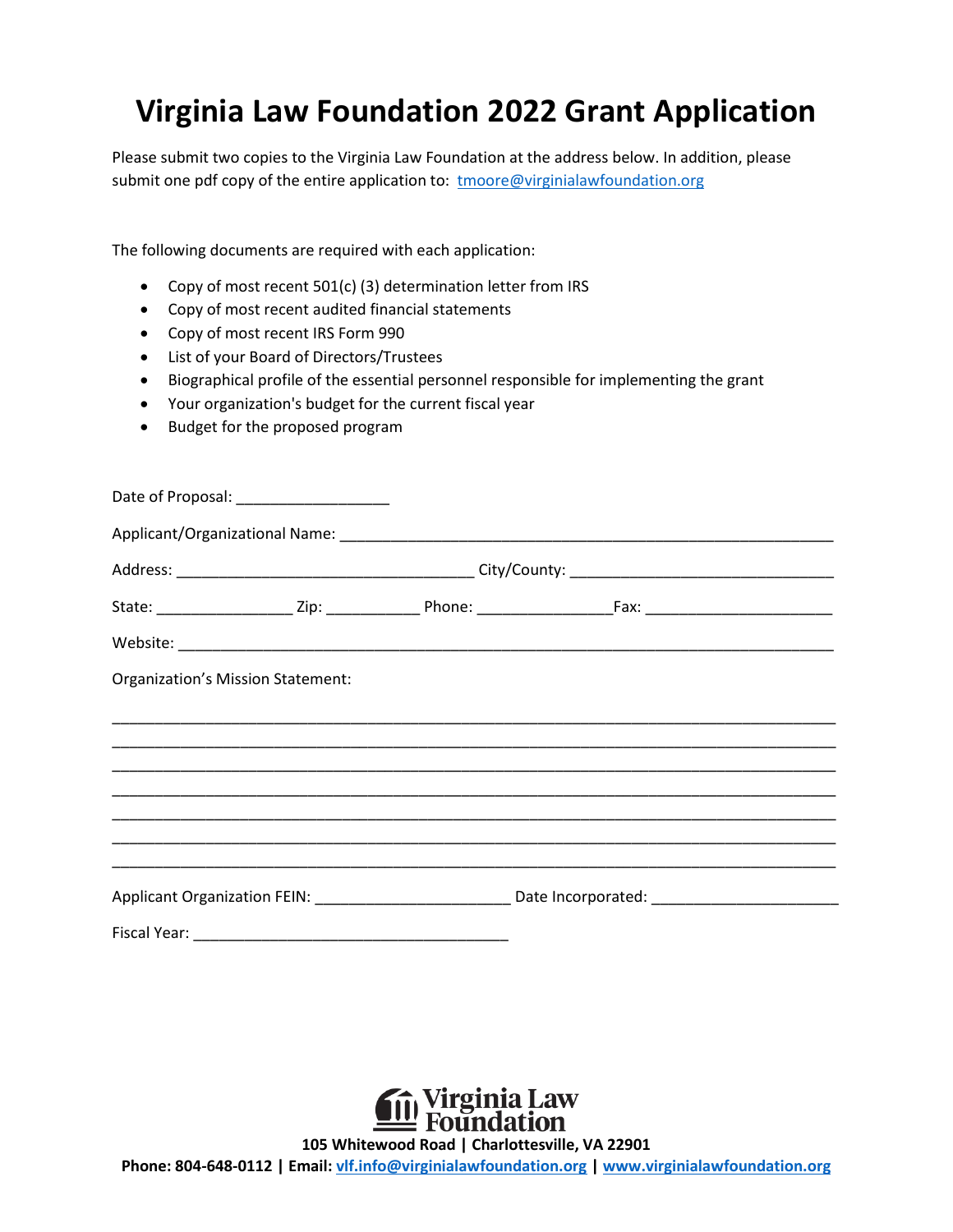#### **IRS Tax Classification**

- \_\_\_\_\_\_\_\_\_\_Tax Exempt 501(c) 3
- \_\_\_\_\_\_\_Governmental Tax Exempt Entity
- \_\_\_\_\_\_\_Other (please specify): \_\_\_\_\_\_\_\_\_\_\_\_\_\_\_\_\_\_\_\_\_\_\_\_\_\_\_

|                            | Under which prong of the Virginia Law Foundation's mission statement does this project apply?                                                    |
|----------------------------|--------------------------------------------------------------------------------------------------------------------------------------------------|
| _____ Rule of Law          |                                                                                                                                                  |
| _____ Access to Justice    |                                                                                                                                                  |
| ____ Law-Related Education |                                                                                                                                                  |
|                            |                                                                                                                                                  |
|                            | Has the applicant organization received prior funding from the Virginia Law Foundation? Yes: ___ No: ___                                         |
|                            |                                                                                                                                                  |
|                            |                                                                                                                                                  |
|                            | <u> 1989 - Johann Stoff, amerikansk politiker (d. 1989)</u><br>,我们也不能会有什么。""我们的人,我们也不能会有什么?""我们的人,我们也不能会有什么?""我们的人,我们也不能会有什么?""我们的人,我们也不能会有什么?"" |
|                            |                                                                                                                                                  |
|                            | How many Virginians do you estimate that this project will directly influence? _____________________                                             |
|                            |                                                                                                                                                  |
|                            |                                                                                                                                                  |



**105 Whitewood Road | Charlottesville, VA 22901**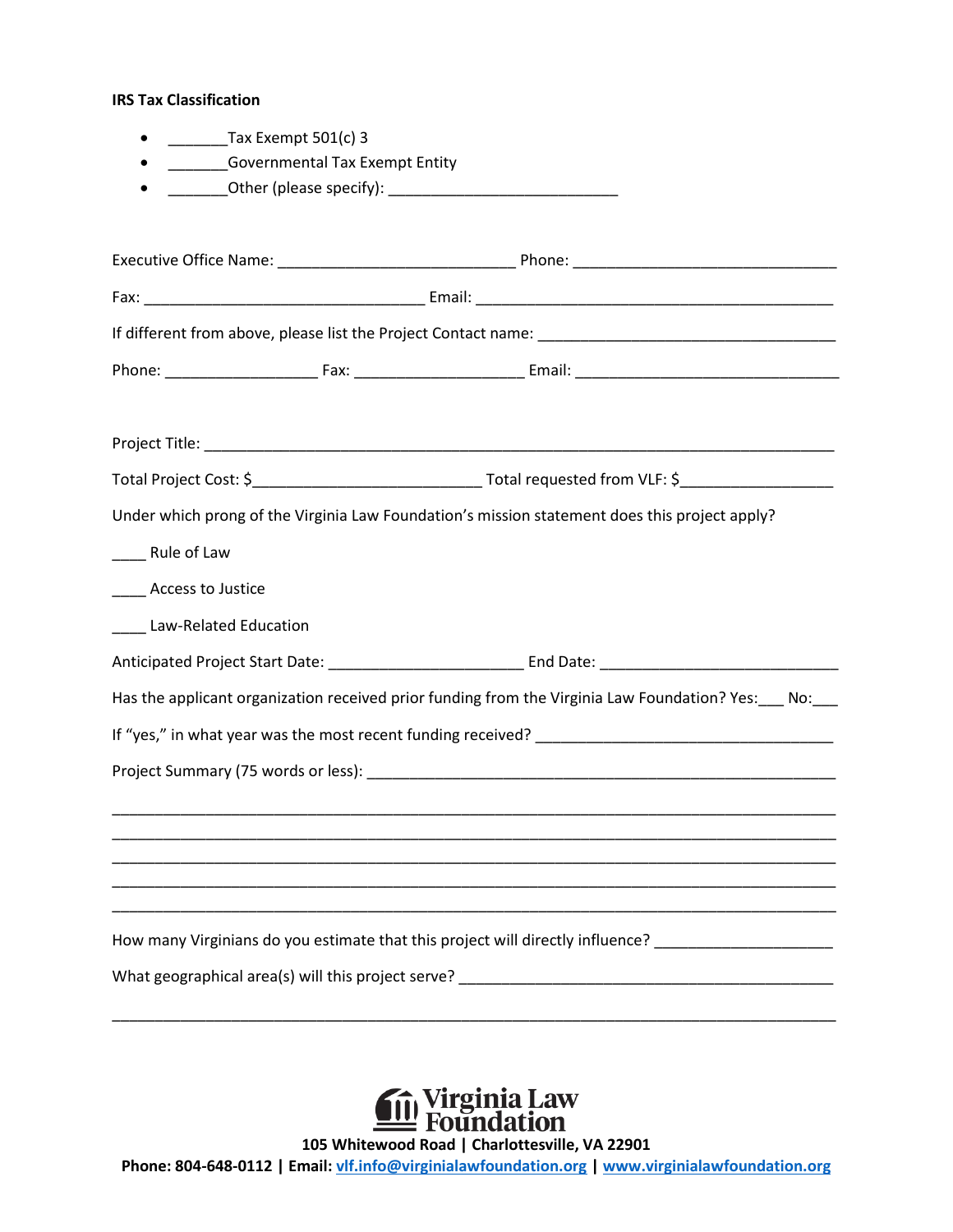## **PROJECT GOALS**

| <b>Project Goal #1</b>      |  |
|-----------------------------|--|
|                             |  |
|                             |  |
| <b>Anticipated Outcome:</b> |  |
|                             |  |
|                             |  |
| <b>Project Goal #2</b>      |  |
|                             |  |
|                             |  |
| <b>Anticipated Outcome:</b> |  |
|                             |  |
|                             |  |
| <b>Project Goal #3</b>      |  |
|                             |  |
|                             |  |
| <b>Anticipated Outcome:</b> |  |
|                             |  |
|                             |  |
|                             |  |
|                             |  |



105 Whitewood Road | Charlottesville, VA 22901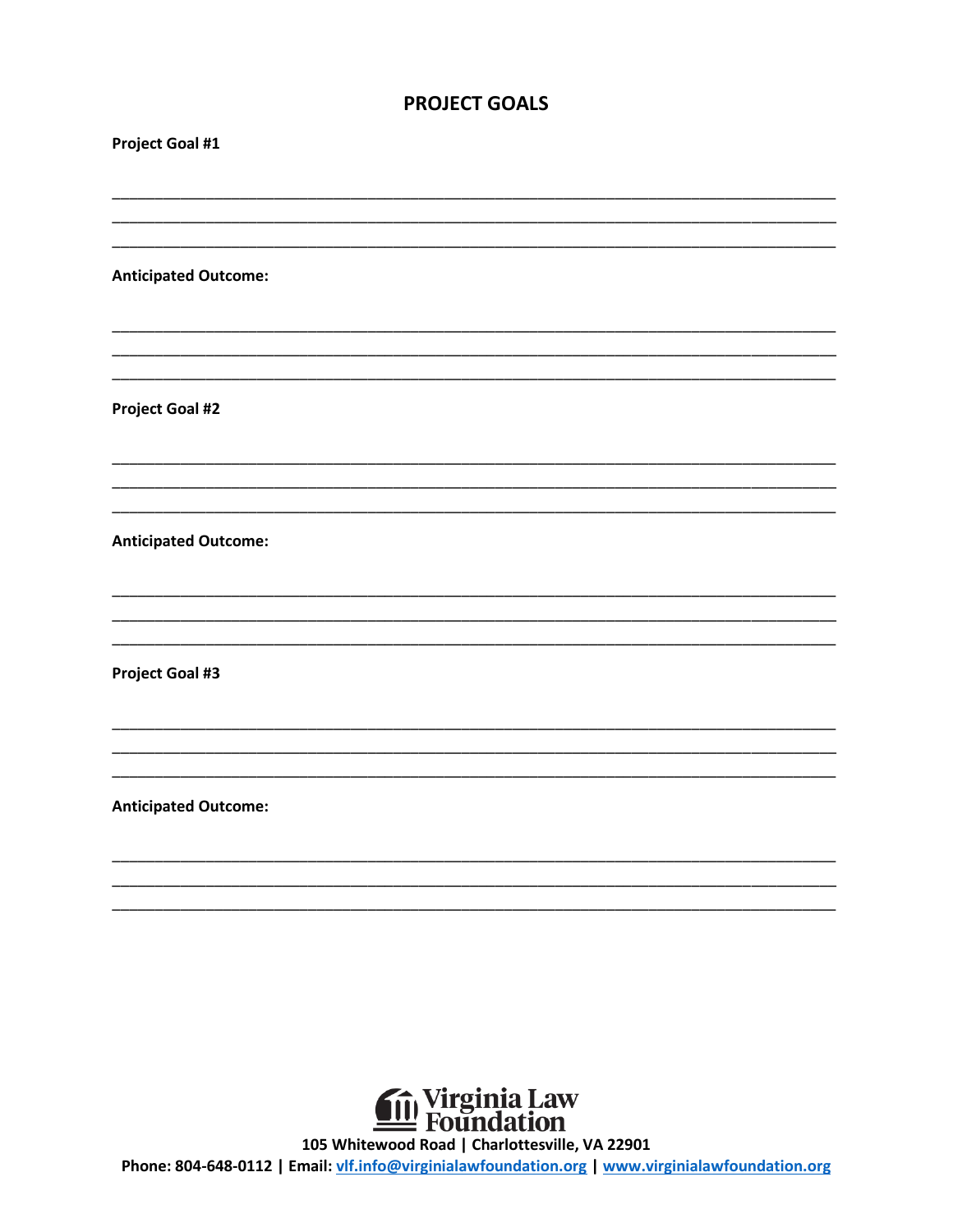## **PROJECT BUDGET FORM**

|                                     | <b>PROJECT INCOME</b>                                                                                                                                                                                                                                                                                                                                               |  |
|-------------------------------------|---------------------------------------------------------------------------------------------------------------------------------------------------------------------------------------------------------------------------------------------------------------------------------------------------------------------------------------------------------------------|--|
| <b>Proposed Sources of Funding:</b> |                                                                                                                                                                                                                                                                                                                                                                     |  |
| Virginia Law Foundation:            | $\begin{picture}(20,10) \put(0,0){\vector(1,0){100}} \put(15,0){\vector(1,0){100}} \put(15,0){\vector(1,0){100}} \put(15,0){\vector(1,0){100}} \put(15,0){\vector(1,0){100}} \put(15,0){\vector(1,0){100}} \put(15,0){\vector(1,0){100}} \put(15,0){\vector(1,0){100}} \put(15,0){\vector(1,0){100}} \put(15,0){\vector(1,0){100}} \put(15,0){\vector(1,0){100}} \$ |  |
| <b>Applicant Organization:</b>      | $\begin{picture}(20,10) \put(0,0){\line(1,0){10}} \put(15,0){\line(1,0){10}} \put(15,0){\line(1,0){10}} \put(15,0){\line(1,0){10}} \put(15,0){\line(1,0){10}} \put(15,0){\line(1,0){10}} \put(15,0){\line(1,0){10}} \put(15,0){\line(1,0){10}} \put(15,0){\line(1,0){10}} \put(15,0){\line(1,0){10}} \put(15,0){\line(1,0){10}} \put(15,0){\line(1$                 |  |
| <b>Other Organizations:</b>         | $\begin{picture}(20,10) \put(0,0){\line(1,0){10}} \put(15,0){\line(1,0){10}} \put(15,0){\line(1,0){10}} \put(15,0){\line(1,0){10}} \put(15,0){\line(1,0){10}} \put(15,0){\line(1,0){10}} \put(15,0){\line(1,0){10}} \put(15,0){\line(1,0){10}} \put(15,0){\line(1,0){10}} \put(15,0){\line(1,0){10}} \put(15,0){\line(1,0){10}} \put(15,0){\line(1$                 |  |
| Other Income*:                      | $\begin{picture}(20,10) \put(0,0){\line(1,0){10}} \put(15,0){\line(1,0){10}} \put(15,0){\line(1,0){10}} \put(15,0){\line(1,0){10}} \put(15,0){\line(1,0){10}} \put(15,0){\line(1,0){10}} \put(15,0){\line(1,0){10}} \put(15,0){\line(1,0){10}} \put(15,0){\line(1,0){10}} \put(15,0){\line(1,0){10}} \put(15,0){\line(1,0){10}} \put(15,0){\line(1$                 |  |
| <b>TOTAL:</b>                       |                                                                                                                                                                                                                                                                                                                                                                     |  |
| *Please describe other income:      |                                                                                                                                                                                                                                                                                                                                                                     |  |

### **PROJECT EXPENSES**

## **Please complete below or use a separate sheet if necessary.**

| Category      | Amount |
|---------------|--------|
|               |        |
|               |        |
|               |        |
|               |        |
|               |        |
|               |        |
|               |        |
|               |        |
|               |        |
|               |        |
| <b>TOTAL:</b> | \$     |



**105 Whitewood Road | Charlottesville, VA 22901**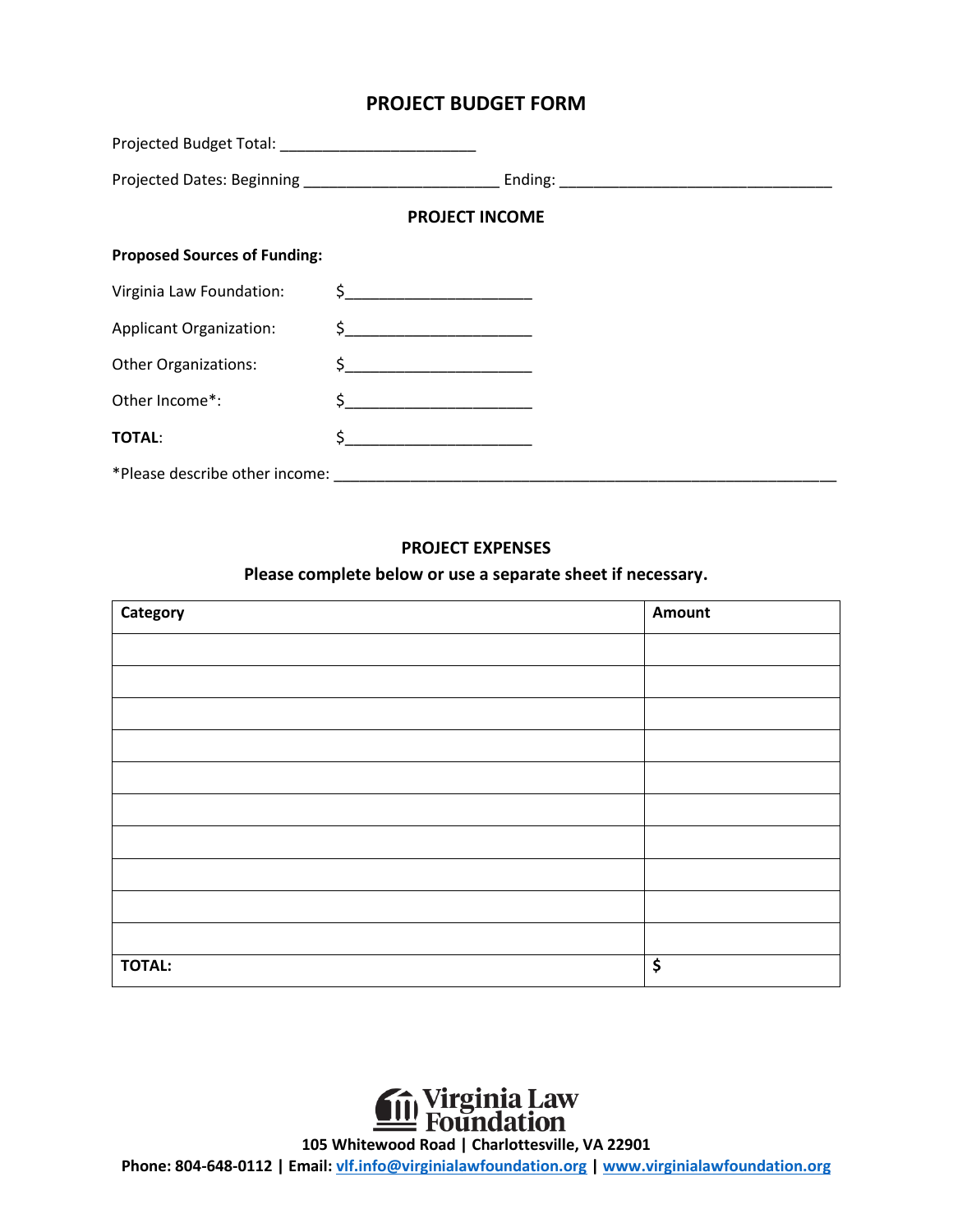## **PROJECT NARRATIVE INSTRUCTIONS**

Tell us why the Virginia Law Foundation should fund this project. In making the case, explain the project and its rationale, which may include:

- Context;
- Identification of needs to be met;
- Analysis of how the project will meet such needs;
- Indicators by which you will measure progress;
- Collaboration, consultation and research that went into project development;
- Experience with similar projects; and
- Any other information to help the grant review process.

The following questions are offered as a guide to help you in developing your proposal. The length of the answers is less important than the clarity of information shared. The Project Narrative should be submitted as an attachment.

### **Context Questions:**

- In view of the Virginia Law Foundation's mission statement, how does this project address one or more of the Virginia Law Foundation's areas of focus?
- What are the important long-term results the project is designed or intended to achieve?
- What measurable indicators are proposed to demonstrate whether results are achieved?
- What are the time periods for expected results and how will the results be reported?

## **Considerations and Grant Criteria Questions:**

- What benefits or results are expected to occur as a result of this project?
- How will the results of the project be shared with the broader legal community?
- How will technology be used to improve operational effectiveness?
- What is the sustainability plan for the project?
- Can this project be easily duplicated elsewhere?

## **Project Design Criteria:**

- What populations are to be served by the project?
- What are the specific results to be achieved for the target population?
- How many of the target population are to be served during the grant period?
- What key activities will be undertaken to reach the results?
- Have you collaborated with other entities in the formulation of this proposal or the implementation of the proposed project and/or do you have any community commitment to the project? If yes, please describe.

#### **Project Implementation Criteria:**

- What is the proposed implementation timeline?
- Who will be responsible for the project implementation timeline?
- How many individuals will be involved in the project implementation? Please describe in terms of occupation and time committed to the project.



#### **105 Whitewood Road | Charlottesville, VA 22901**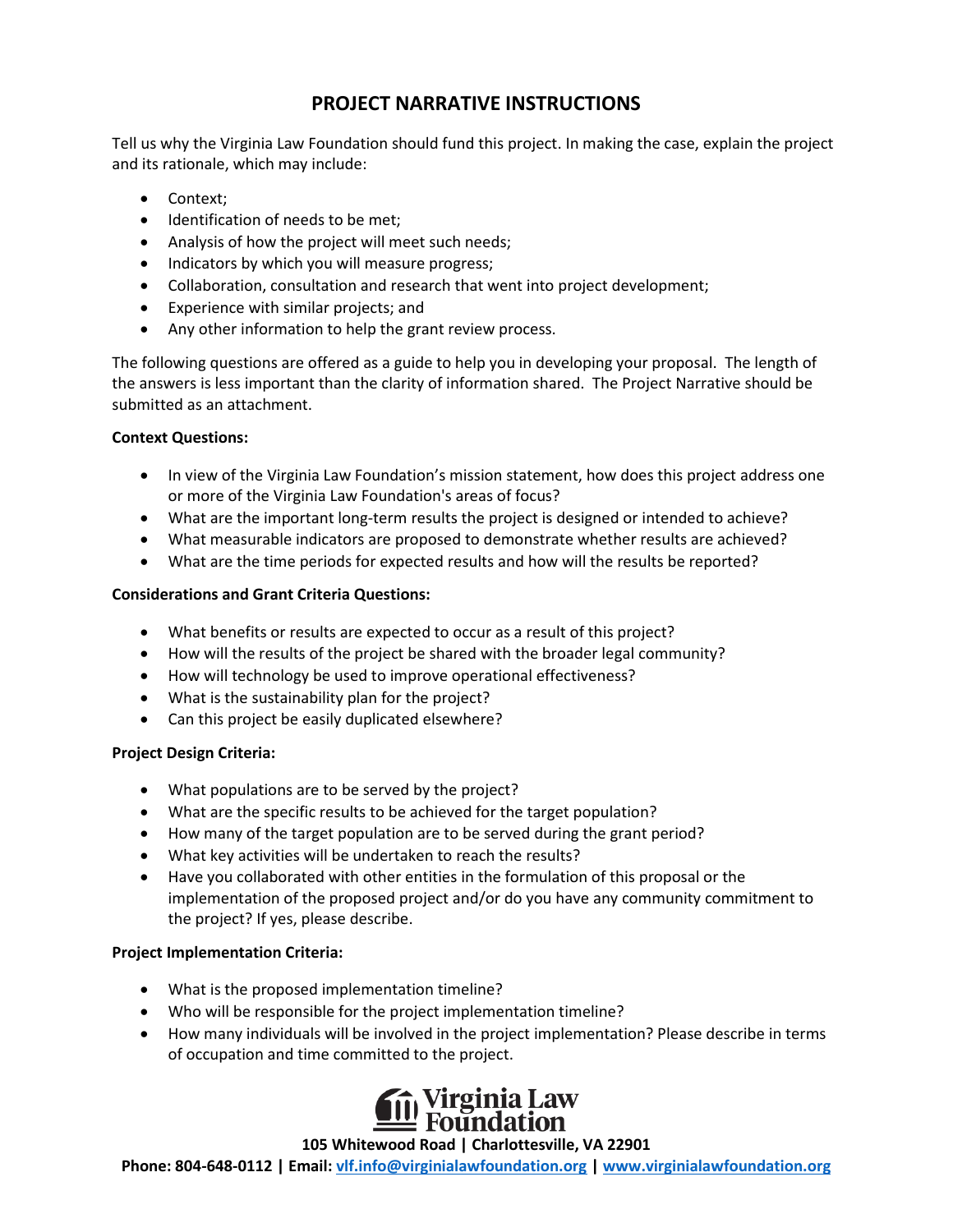## **PROJECT NARRATIVE**

| <b>Date:</b> |  |  |  |  |  |
|--------------|--|--|--|--|--|
|              |  |  |  |  |  |
|              |  |  |  |  |  |
|              |  |  |  |  |  |

Please print name shown above.



105 Whitewood Road | Charlottesville, VA 22901